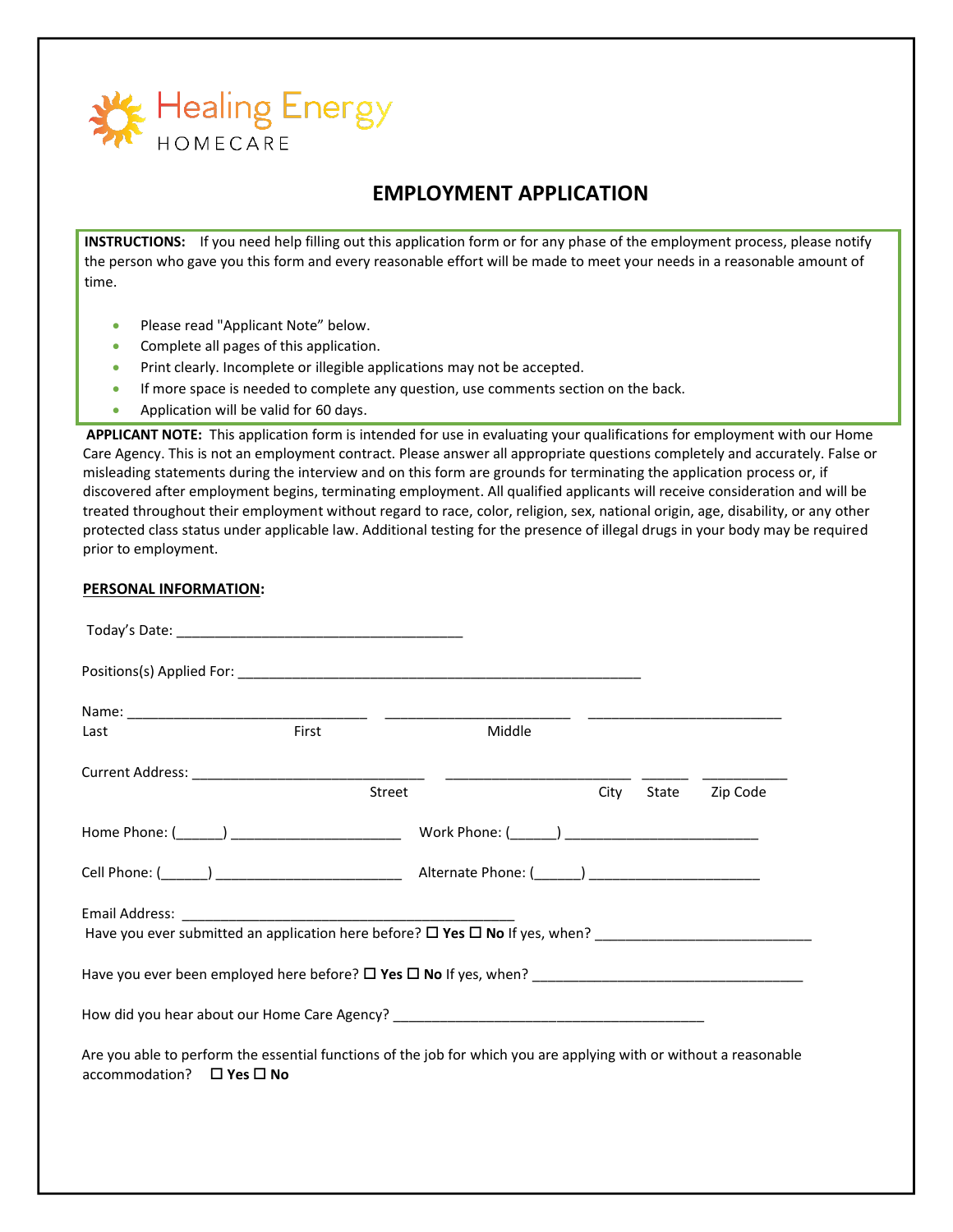#### **YOUR AVAILABILITY:**

Due to the nature of the business, no guarantee can be made as to the schedule or the amount of hours worked.

What date are you available to begin work?

#### **PREFERENCES:**

Please indicate all areas of the city in which you are willing to work:

 $\square$  Bucks County  $\square$  Philadelphia  $\square$  Montgomery County  $\square$  Chester County  $\square$  Delaware County  $\square$  Other

Are you willing to provide service to a client with a pet?  $\Box$  Yes  $\Box$  No If yes, which ones: \_\_\_\_\_Cats \_\_\_\_\_\_Dogs

\_\_\_\_\_\_\_\_\_\_\_\_\_\_\_\_\_\_\_\_\_\_\_\_\_\_\_\_\_\_\_\_\_\_\_\_\_\_\_\_\_\_\_\_\_\_\_\_\_\_\_\_\_\_\_\_\_\_\_\_\_\_\_\_\_\_\_\_\_\_\_\_\_\_\_\_\_\_\_\_\_\_\_\_\_\_\_\_\_\_\_\_

\_\_\_\_\_\_\_\_\_\_\_\_\_\_\_\_\_\_\_\_\_\_\_\_\_\_\_\_\_\_\_\_\_\_\_\_\_\_\_\_\_\_\_\_\_\_\_\_\_\_\_\_\_\_\_\_\_\_\_\_\_\_\_\_\_\_\_\_\_\_\_\_\_\_\_\_\_\_\_\_\_\_\_\_\_\_\_\_\_\_\_\_

\_\_\_\_\_\_\_\_\_\_\_\_\_\_\_\_\_\_\_\_\_\_\_\_\_\_\_\_\_\_\_\_\_\_\_\_\_\_\_\_\_\_\_\_\_\_\_\_\_\_\_\_\_\_\_\_\_\_\_\_\_\_\_\_\_\_\_\_\_\_\_\_\_\_\_\_\_\_\_\_\_\_\_\_\_\_\_\_\_\_\_\_

Are you willing to provide service to a client that smokes?  $\Box$  Yes  $\Box$  No

#### **JOB RELATED SKILLS:**

Describe any training or life skills you have that apply to caring for adults:

What do you like (or think you would like) most about caring for people?

What do you like (or think you would like) least about caring for adults?

### **EDUCATION: \***

*For employment our minimum education requirement is either a GED or High School diploma*  Please circle highest grade completed: Grade School: 6 7 8 - High School: 9 10 11 12 - College: 13 14 15 16 16+

| <b>School Type</b>   | <b>School Name</b> | City, State | Major/Subject | # Yrs Attended | Graduate |
|----------------------|--------------------|-------------|---------------|----------------|----------|
| High School          |                    |             |               |                | Y/N      |
| Vocational/Technical |                    |             |               |                | Y/N      |
| College/University   |                    |             |               |                | Y/N      |

## **WORK HISTORY:**

Your application will not be considered unless all questions in this section are answered. Since we will make every effort to contact previous employers, the correct telephone numbers of past employers are essential.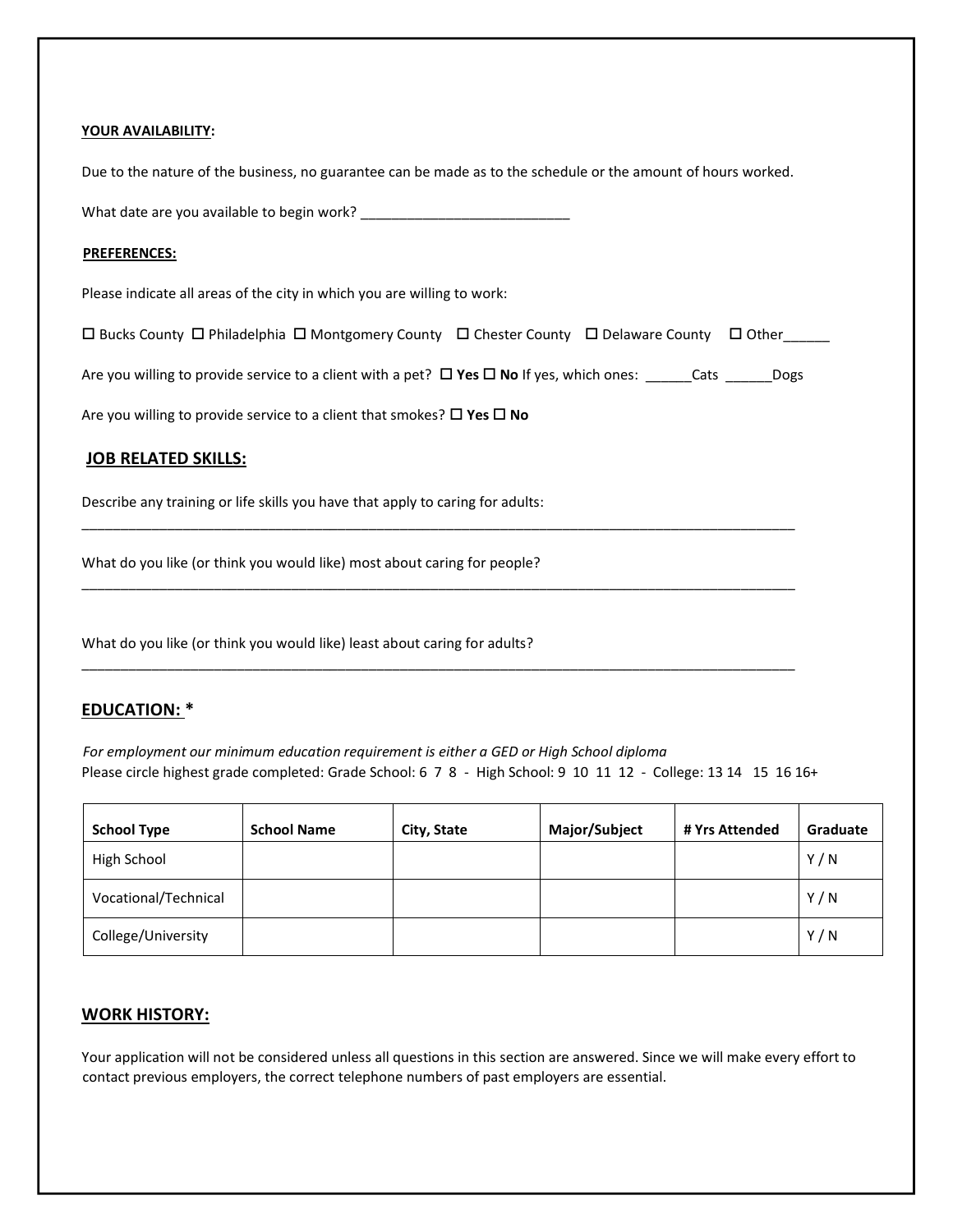#### **MOST RECENT EMPLOYER:**

Are you currently working for this employer? □ Yes □ No If yes, may we contact? □ Yes □ No

| <b>Company Name</b>                              | City & State | Phone Number        |               |
|--------------------------------------------------|--------------|---------------------|---------------|
| Dates Employed: From ____ to ___                 |              |                     |               |
|                                                  | Job Title    | Supervisor's Name   |               |
|                                                  |              |                     | Duties        |
| \$_____________ per ___________________          |              |                     |               |
| (Hour, Week, Month) Reason for Leaving<br>Salary |              |                     |               |
| <b>SECOND MOST RECENT EMPLOYER:</b>              |              |                     |               |
|                                                  |              |                     |               |
| <b>Company Name</b>                              | City & State | <b>Phone Number</b> |               |
| Dates Employed: From ____ to ___                 |              |                     |               |
|                                                  | Job Title    | Supervisor's Name   |               |
|                                                  |              |                     | <b>Duties</b> |
|                                                  |              |                     |               |
| \$_____________ per __________________           |              |                     |               |

#### **Yes No**

Have you had any moving traffic violations? **Yes No** If yes, please describe: \_\_\_\_\_\_\_\_\_\_\_\_\_\_\_\_\_\_\_\_\_\_\_\_\_\_

## **REFERENCES (Do not include relatives)**

Please complete all six references. Your application will not be considered unless \*three\* references are provided. Since we will contact these references, please notify them in advance. If we are unable to reach all 3 references, you will be asked to provide additional references.

\_\_\_\_\_\_\_\_\_\_\_\_\_\_\_\_\_\_\_\_\_\_\_\_\_\_\_\_\_\_\_\_\_\_\_\_\_\_\_\_\_\_\_\_\_\_\_\_\_\_\_\_\_\_\_\_\_\_\_\_\_\_\_\_\_\_\_\_\_\_\_\_\_\_\_\_\_\_\_\_\_\_\_\_\_\_\_\_\_\_\_\_

| <b>Full Name</b> | <b>Phone Number</b> | <b>Best Time of Day</b><br>to Call | Relationship | Years<br>Known |
|------------------|---------------------|------------------------------------|--------------|----------------|
| 1)               | ) W<br>H(           | AM / PM<br>AM / PM                 |              |                |
| 2)               | ) W<br>H(           | AM / PM<br>AM / PM                 |              |                |
| 3)               | H(<br>) W           | AM / PM<br>AM / PM                 |              |                |